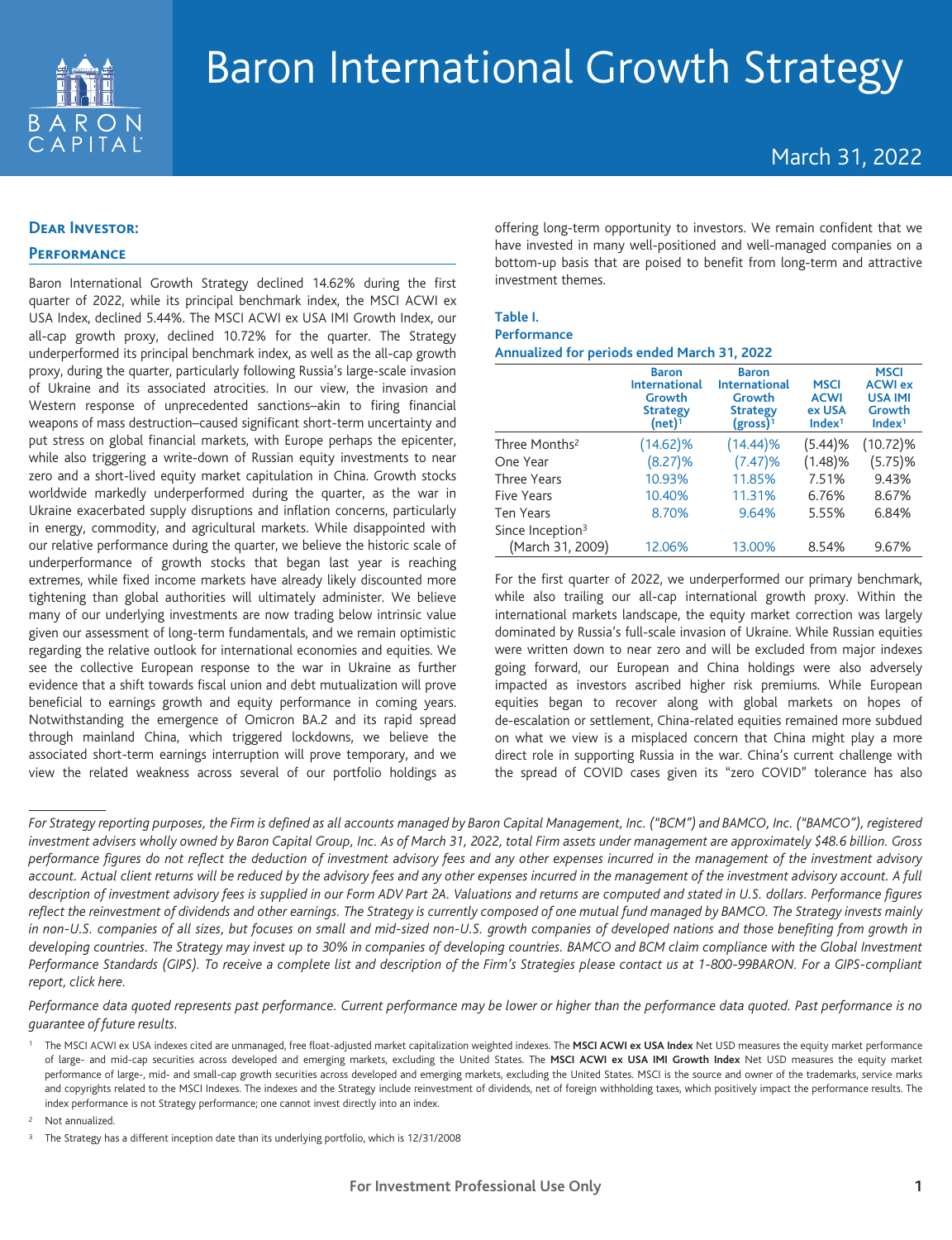adversely impacted certain portfolio holdings, particularly our A-share, China value-added investments. We believe this weakness will prove transitory. During the period, investors continued to favor more economically sensitive stocks, particularly energy and commodity producers, which represents a material headwind to performance for growth investors globally. From a sector or theme perspective, our relative underperformance was broad-based, reflecting our growth bias, but primarily driven by adverse stock selection in the Communication Services sector, owing to our digitization-related investments (**S4 Capital plc**, **Future plc**, **Z Holdings Corporation**, and **Spotify Technology S.A.**), and in the Financials sector, most notably due to our Russian fintech holdings (**TCS Group Holding PLC** and **Sberbank of Russia PJSC**), which were written down to near zero during the quarter. A decline in stock prices of some of our EU mutualization investments (**BNP Paribas S.A.**, **UniCredit S.p.A.**, and **Credit Suisse Group AG**) due to concerns of financial contagion and growth constraints from the ongoing Ukrainian war also stood out as detractors within the Financials sector. Partially offsetting the above, the Materials sector was a positive contributor to absolute and relative performance, given solid gains from several investments related to our sustainability/ESG theme (**AMG Advanced Metallurgical Group N.V.**, **Glencore PLC, Grupo México, S.A.B. de C.V.**, and **Suzano S.A.**). In addition, our cash position was a positive contributor to relative performance during the quarter.

From a country perspective, poor stock selection in the U.K., China, and Japan, where many of our highest-growth, long-duration and highermultiple investments reside, drove the majority of relative underperformance this quarter. We remain cautiously optimistic about a recovery in our China holdings, as we believe growing signs of policy easing and support and a lack of evidence that China will directly support Russia's campaign in Ukraine will eventually overcome current skepticism. Partly offsetting the above was positive stock selection effect in the Netherlands, and favorable allocation effect and good stock selection effect in Germany, Mexico, and Korea.

### **Table II.**

#### **Top contributors to performance for the quarter ended March 31, 2022**

|                                       | Percent<br><b>Impact</b> |
|---------------------------------------|--------------------------|
| AMG Advanced Metallurgical Group N.V. | 0.47%                    |
| Glencore PLC                          | 0.42                     |
| Waga Energy SA                        | 0.36                     |
| AstraZeneca PLC                       | 0.27                     |
| Grupo México, S.A.B. de C.V.          | 0.27                     |

**AMG Advanced Metallurgical Group N.V.** is a European specialty metals and minerals company. Shares increased due to a rally in lithium prices. We retain conviction. AMG has a captive customer base and is poised to benefit from increasing demand driven by environmental regulations to reduce hazardous waste. We also like AMG's growth opportunity in lithium, an essential metal used in electric vehicle batteries and energy storage. AMG is planning to build its own lithium hydroxide refining plant, which we think should lead to a better margin profile for this business.

**Glencore PLC** is a diversified natural resources company operating in metals, mining, and commodities trading. It is a large producer of copper, cobalt, and other key metals for batteries used in electric vehicles and energy storage. Shares increased due to the rise in copper prices. We expect a multi-year supply deficit for copper driven by a structural demand increase. Electric vehicles and wind/solar power plants require four to five times more copper than their conventional counterparts.

**Waga Energy SA** is an independent producer specializing in upgrading landfill gas into biomethane. Shares rallied after Waga announced its successful entry in the U.S. market and commissioned one of the largest biomethane units in France. Waga benefits from a secular growth opportunity for biomethane, which contributes to the fight against climate change by cutting methane emissions from landfills and substituting fossil fuels. Waga's proprietary patented technology, WAGABOX®, allows the company to capture biomethane from almost any landfill site, positioning it well for success.

**AstraZeneca PLC** is a pharmaceutical company developing products across a range of indications including oncology, cardiovascular, and respiratory. AstraZeneca is widely recognized as having the best top-line and bottomline growth profiles in the pharmaceutical space without a discernable patent cliff this decade. Given consistent new product outperformance (Calquence and Enhertu are recent examples), we expect continued share appreciation as AstraZeneca's financials compound.

**Grupo México, S.A.B de C.V.** is a conglomerate that owns copper mines, railroads, and infrastructure projects in Mexico and South America. Shares increased on a rally in copper prices. We remain shareholders, as we believe Grupo México is a well-managed company trading at a meaningful discount to the sum of its parts. The copper segment includes some of the world's largest, lowest-cost copper mines in safe jurisdictions. Copper production should grow significantly over the next several years from brownfield expansions and construction of a new mine, in our view.

#### **Table III.**

#### **Top detractors from performance for the quarter ended March 31, 2022**

|                                  | Percent<br><b>Impact</b> |
|----------------------------------|--------------------------|
| S4 Capital plc                   | $-1.08%$                 |
| Future plc                       | $-0.78$                  |
| BNP Paribas S.A.                 | $-0.56$                  |
| Keyence Corporation              | $-0.52$                  |
| Industria de Diseno Textil, S.A. | $-0.46$                  |

**S4 Capital plc** is a global marketing services business founded by Sir Martin Sorrell, the founder and former CEO of WPP, the largest ad agency in the world. S4 encompasses creative production firm MediaMonks and datadriven media consultancy MightyHive. Shares were down on broader concerns about a weakening advertising environment and the fact that the company's auditor, PwC, said they were unable to complete the work needed for S4 to release their 2021 results. It is our view that the delay in the release will not end up being material to the company's long term growth opportunities.

**Future plc** is a special-interest publisher of digital content, magazines, and events with a brand portfolio including TechRadar, PC Gamer, and Gizmodo. Shares of Future were down on broad concerns about a weakening advertising environment. We remain investors. We have yet to see a deceleration in advertising activity. Long term, we believe Future can continue to grow both organically and through M&A, with potential to complete meaningfully in the \$150 billion global B2B market with lead generation and business intelligence offerings.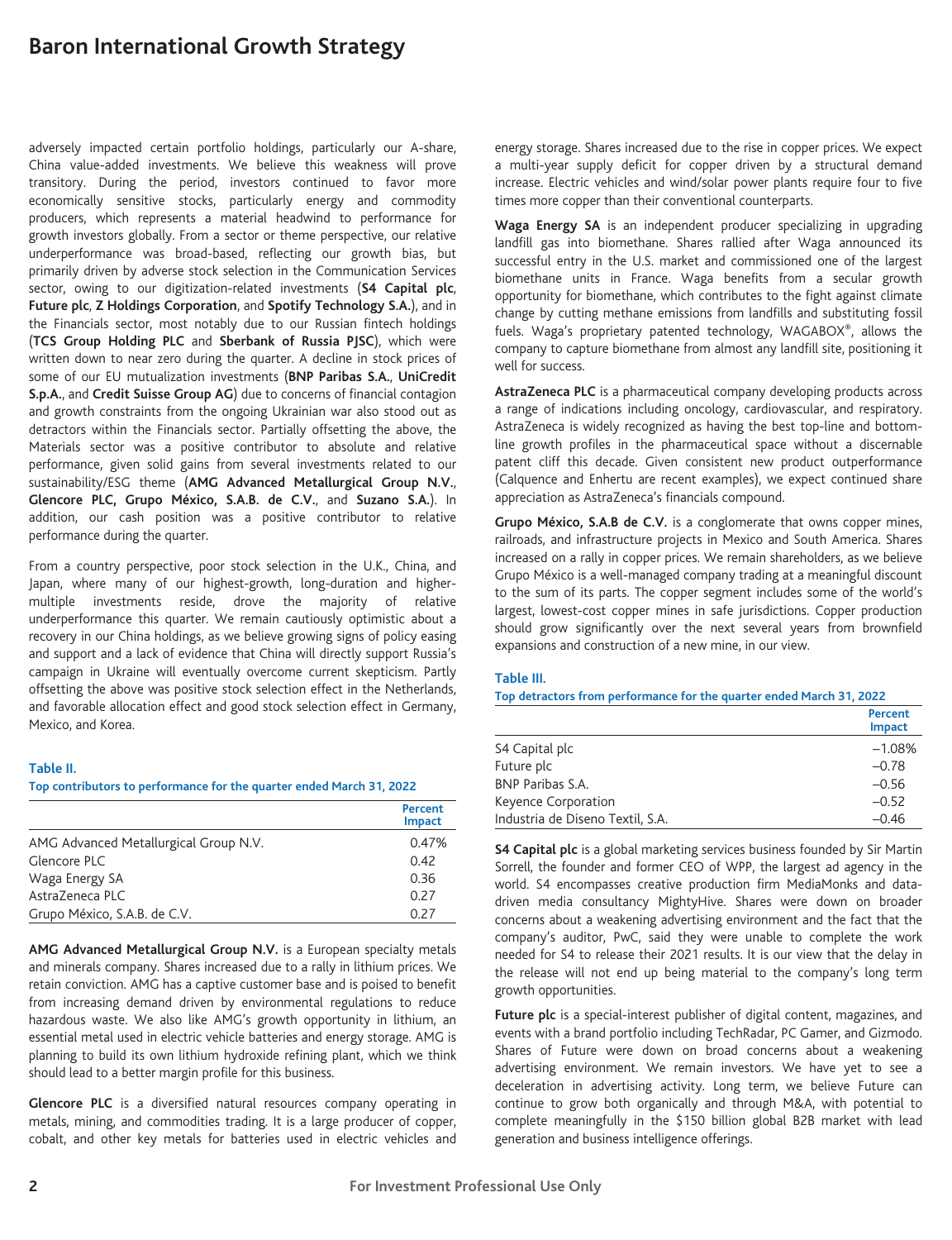Shares of **BNP Paribas S.A.**, a France-based universal bank, declined in the quarter after its fourth quarter results missed on revenues and expenses. Shares were also pressured by the negative impact of the Russia-Ukraine war on European growth, interest rate, and inflation expectations. We retain conviction in BNP given the bank's diversified revenue base, achievable medium-term targets, and capital optionality from the December 2021 sale of its U.S. retail operations.

**Keyence Corporation** detracted during the quarter, primarily driven by the likely near-term business slowdown in Europe due to Russia's invasion of Ukraine and an outbreak of COVID in China. We retain conviction. As a global leader in machine vision and factory automation solutions, we believe the company is positioned to benefit from rising adoption of industrial automation equipment to enhance productivity. We believe it can sustain mid-teens earnings growth over the next three to five years.

**Industria de Diseno Textil, S.A.**, owner of Zara and other apparel brands, detracted in the quarter, on expectations of depressed consumer spending in Europe given its reliance on Russian raw material exports. We remain investors, as we think Industria is among the best operators of apparel businesses globally, with a unique supply chain that has driven industryleading growth and returns for decades, which we believe will continue.

### **PORTFOLIO STRUCTURE<sup>1</sup>**

### **Table IV.**

**Top 10 holdings as of March 31, 2022 – Developed Countries**

|                                       | <b>Percent</b><br>of Net<br><b>Assets</b> |
|---------------------------------------|-------------------------------------------|
| Astra7eneca PLC                       | 2.1%                                      |
| Glencore PLC                          | 2.1                                       |
| AMG Advanced Metallurgical Group N.V. | 2.1                                       |
| Linde plc                             | 2.0                                       |
| Befesa S.A.                           | 2.0                                       |
| Arch Capital Group Ltd.               | 1.9                                       |
| Nestle S.A.                           | 1.8                                       |
| Pernod Ricard SA                      | 1.7                                       |
| eDreams ODIGEO SA                     | 1.7                                       |
| Keyence Corporation                   | 1.6                                       |

### **Table V.**

**Top five holdings as of March 31, 2022 – Emerging Countries**

|                                                     | <b>Percent</b><br>of Net<br><b>Assets</b> |
|-----------------------------------------------------|-------------------------------------------|
| Taiwan Semiconductor Manufacturing Company Ltd.     | 1.6%                                      |
| Suzano S.A.                                         | 1.4                                       |
| Reliance Industries Limited                         | 1.4                                       |
| Korea Shipbuilding & Offshore Engineering Co., Ltd. | 1.3                                       |
| Grupo México, S.A.B. de C.V.                        | 1.7                                       |

### **Table VI.**

**Percentage of securities in Developed Markets as of March 31, 2022**

|                      | <b>Percent</b><br>of Net<br><b>Assets</b> |
|----------------------|-------------------------------------------|
| United Kingdom       | 16.3%                                     |
| Japan                | 8.2                                       |
| France               | 8.2                                       |
| <b>Netherlands</b>   | 5.9                                       |
| Switzerland          | 4.6                                       |
| Spain                | 3.7                                       |
| Germany              | 3.5                                       |
| Canada               | 3.2                                       |
| <b>United States</b> | 2.9                                       |
| Sweden               | 2.2                                       |
| Italy                | 2.1                                       |
| Australia            | 1.7                                       |
| Israel               | 1.5                                       |
| Hong Kong            | 0.9                                       |
| Denmark              | 0.9                                       |
| Norway               | 0.8                                       |

### **Table VII.**

**Percentage of securities in Emerging Markets as of March 31, 2022**

|               | <b>Percent</b><br>of Net<br><b>Assets</b> |
|---------------|-------------------------------------------|
| China         | 9.7%                                      |
| India         | 6.0                                       |
| <b>Brazil</b> | 3.7                                       |
| Korea         | 2.3                                       |
| Taiwan        | 1.6                                       |
| Poland        | 1.3                                       |
| Mexico        | 1.2                                       |
| Peru          | 0.8                                       |

*The table above does not include negligible exposure to Russia (Less than 0.1%) because the country falls outside of MSCI's developed/emerging/ frontier framework.*

**Exposure by Market Cap:** The Strategy may invest in companies of any market capitalization, and we strive to maintain broad diversification by market cap. At the end of the first quarter of 2022, the median market cap was \$15.8 billion. We were invested 62.3% in large- and giant-cap companies, 18.1% in mid-cap companies, and 12.8% in small- and micro-cap companies, as defined by Morningstar, with the remainder in cash.

### **Recent Activity**

During the first quarter, we added several new investments to existing and new themes, while also increasing exposure to several positions that were established in earlier periods. We continue our endeavor to add to our highest conviction ideas.

Portfolio characteristics, top holdings in developed and emerging markets, country and market cap exposures, top net purchases, and top net sales are based on a representative account. Such data may vary for each client in the Strategy due to asset size, market conditions, client guidelines, and diversity of portfolio holdings. The representative account is the account in the Strategy that we believe most closely reflects the current portfolio management style for the Strategy. Representative account data is supplemental information.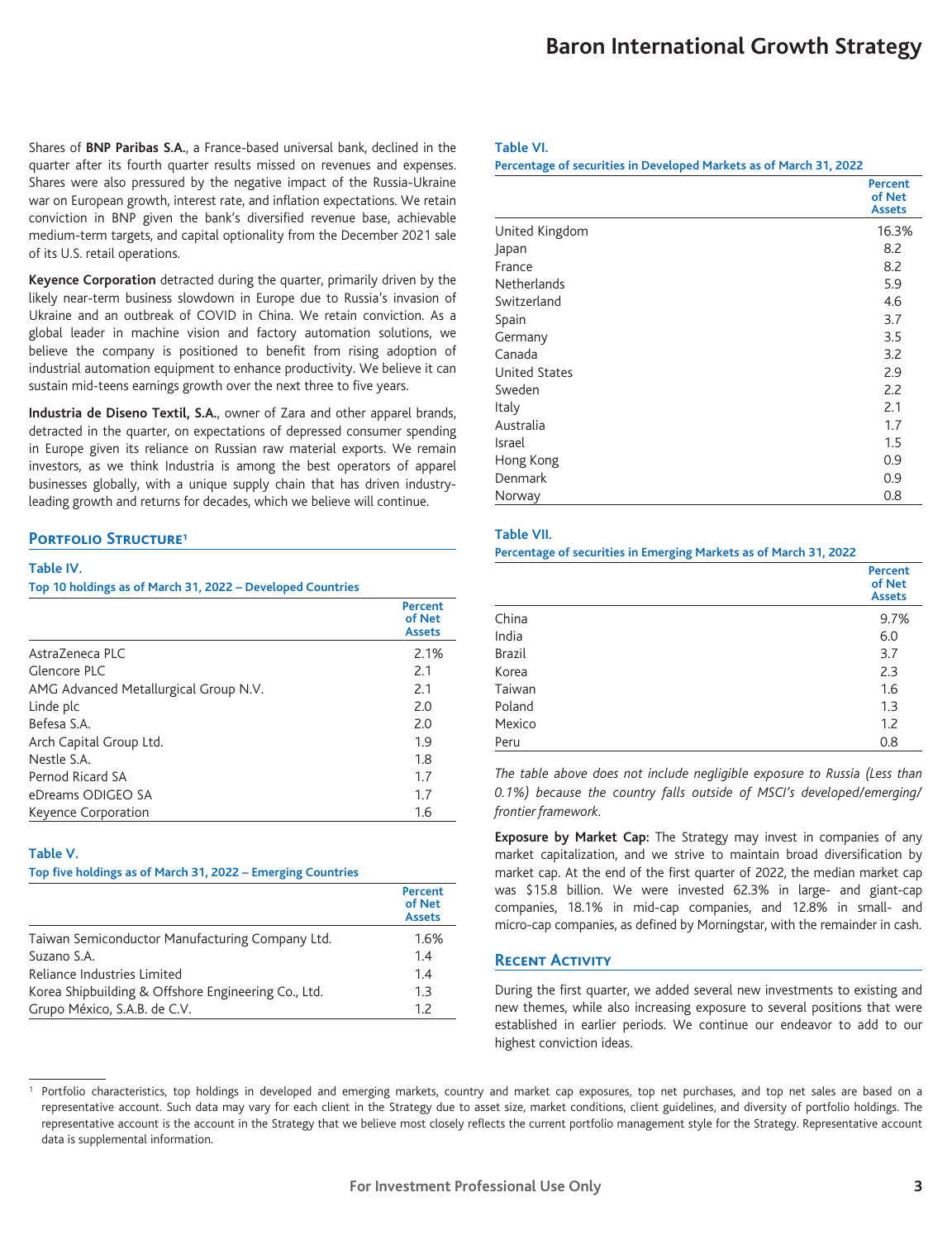We were active in conceptualizing and investing in our newly minted *Global Security* theme by initiating a position in **Tenaris S.A.** In our view, Russia's unprecedented invasion of Ukraine has triggered a paradigm shift in capital allocations worldwide, toward energy, commodity, and food/ agricultural security and infrastructure, as well as an increase in defense spending, especially by European countries such as Germany and Italy. The discrediting of Russia as a reliable trade partner and ongoing de-globalization require redundancy and localization of key commodities and investments in commercial and industrial supply chains. Accordingly, we seek to identify and invest in businesses that we believe will be key beneficiaries of such investments. Tenaris manufactures seamless steel pipe products with primary operations in the U.S., Latin America, and the Middle East. Most of its products are specialized oil country tubular goods ("OCTG") supplied to the energy industry. The war in Ukraine highlights the need to reorient supply chains away from reliance on Russia, while greater energy security in the near term requires increased domestic supply of hydrocarbons, particularly U.S. shale gas. In our view, Tenaris is one of the lowest-cost OCTG producers and will be a key beneficiary of increased drilling capex, which is required to reduce global reliance on Russian oil and gas.

During the quarter, we also made several investments in our sustainability/ ESG theme, most notably **Aker Carbon Capture AS**, **Ceres Power Holdings plc**, **Meyer Burger Technology Ltd**, and **IGO Limited**, all of which are also derivative beneficiaries of the global security theme outlined above. Russia's invasion of Ukraine will accelerate plans by many nations, particularly in Europe, to deploy renewables as part of their energy security agenda. Aker develops carbon capture products that reduce  $CO<sub>2</sub>$  emissions from industrial flue gases. The company is a market leader in Europe and has a proprietary low-cost technology ("Just Catch") to capture  $CO<sub>2</sub>$  from small industrial plants. Aker's patented solvents are one of the most environmentally safe products on the market, which is a key competitive advantage. There is a secular growth opportunity in carbon capture that will play an important role in  $CO<sub>2</sub>$  emissions reduction, particularly in hard to de-carbonize industries such as cement, gas-to-power/hydrogen, and waste-to-energy. Ceres is a fuel cell technology and engineering company. Hydrogen fuel cells and electrolyzers could potentially help reduce emissions in the power, steel, trucking, marine shipping, and other hard to de-carbonize industries. Ceres has a proprietary solid oxide fuel technology and partnerships with leading OEMs in Germany, China, and Korea. We also like the company's asset-light business model, licensing its technology to partner OEMs, which generates revenue principally through high-margin royalties and licensing fees.

Meyer is a Swiss-based supplier of solar modules. The company's next generation, heterojunction solar modules are more efficient than competing products, thereby garnering premium pricing. Meyer has strong order momentum for these new products and is currently ramping up capacity at both its German and U.S. facilities. In our view, Meyer is a long-term beneficiary of greater localization of alternative energy supply chains as nations across the globe seek to reduce reliance on China, which currently produces roughly 80% of global solar modules. IGO is an Australian mining company focused on the development of key battery metals such as nickel, lithium, and copper. Among the company's principal assets is its ownership stake in the Greenbushes lithium deposit, which is one of the largest, lowest-cost lithium projects in the world. In addition, IGO is also one of the largest independent nickel producers globally. We expect IGO to deliver sustainable growth over the long term, driven by the multi-year deficits in battery metals implied by structural demand from electrification/EVs.

During the quarter, we also increased exposure to our digitization theme, by investing in **Baidu, Inc.** and **Renesas Electronics Corporation**. Baidu is a leading Chinese artificial intelligence ("AI") company. The company's mobile ecosystem, which includes China's dominant search engine, has over 620 million monthly active users. In our view, this ecosystem will benefit from the secular growth of China's digital advertising industry, as well as the expansion of searchable content as established social media and e-commerce platforms are forced to share content as a result of regulatory reforms. Beyond its core search business, Baidu has invested heavily in cutting-edge technologies including cloud, autonomous driving, smart devices, and AI chips. The company's cloud business is one of the largest and fastest growing in China and is differentiated by its AI solutions and highervalue PaaS/SaaS offerings. Baidu has also developed leading autonomous driving technologies, which it is commercializing through partnerships with top-tier Chinese auto manufacturers. We see significant upside for Baidu, given its strong competitive position across several of China's key growth industries. Renesas is a Japanese semiconductor company. As a global leader in microcontrollers, analog, and power devices, we believe the company will be a major beneficiary of the secular growth of semiconductor content in automotive, industrial, data center, and IoT applications. Through a series of acquisitions in recent years, Renesas has transformed its product portfolio and diversified its end-market and geographic exposures. In our view, the company will continue to expand its margins due to its improving product mix and operational efficiency. We expect Renesas to generate strong double-digit earnings growth over the next several years.

Finally, we added to several of our existing positions during the quarter, including **Z Holdings Corporation**, **AstraZeneca PLC**, **Epiroc AB**, **Suzano S.A.**, **Telefonaktiebolaget LM Ericsson**, **Estun Automation Co., Ltd.**, **eDreams ODIGEO SA**, **InPost S.A.**, and **Grupo México, S.A.B. de C.V.**

During the quarter, we also exited several positions, the largest being **Advantest Corporation**, **Autostore Holdings Ltd.**, **Housing Development Finance Corporation Limited**, and **Zhejiang Dingli Machinery Co., Ltd.** In our endeavor to increase concentration in holdings where we have highest conviction in quality and return potential and eliminating lower conviction or smaller positions over time, we also exited positions in **Galaxy Entertainment Group Limited**, **DLocal Limited**, **Niu Technologies**, **Wise Plc**, and **Kanzhun Limited**.

### **Outlook**

"There are decades where **nothing happens**; and there are weeks where decades **happen**." Vladimir Ilyich Lenin

The last week of February 2022 was one of such weeks. Prior to February 24, 2022, we would have argued that equity investing is principally about fundamentals; choosing great entrepreneurs, management teams, and companies that are positioned to prosper from years of growth potential while leveraging sustained competitive advantage or barriers to entry. While we largely still believe this to be true, we also recognize that something changed in the first quarter of 2022, and going forward we must be prepared to embrace greater uncertainty and volatility in the capital markets. In our view, we have exited the 30-plus years of post-Iron Curtain prosperity and peace, and the curtailment of globalization is likely to accelerate. If we are correct that February 24, 2022 marks the beginning of a bull market in geopolitics and security concerns, geopolitical priorities will, from time to time and without warning, subjugate economic and financial interests, a line we seem to have crossed in the aftermath of Russia's invasion of Ukraine. There will be opportunity in this new paradigm, though we believe forward-looking and thematic investors such as ourselves will be advantaged.

As portfolio managers of international and EM investment strategies, we have had a ground level view of the war and humanitarian crisis in Ukraine as well as the sea change taking place. Vladimir Putin seeks a total victory in Ukraine, though he appears to have grossly miscalculated his hand.